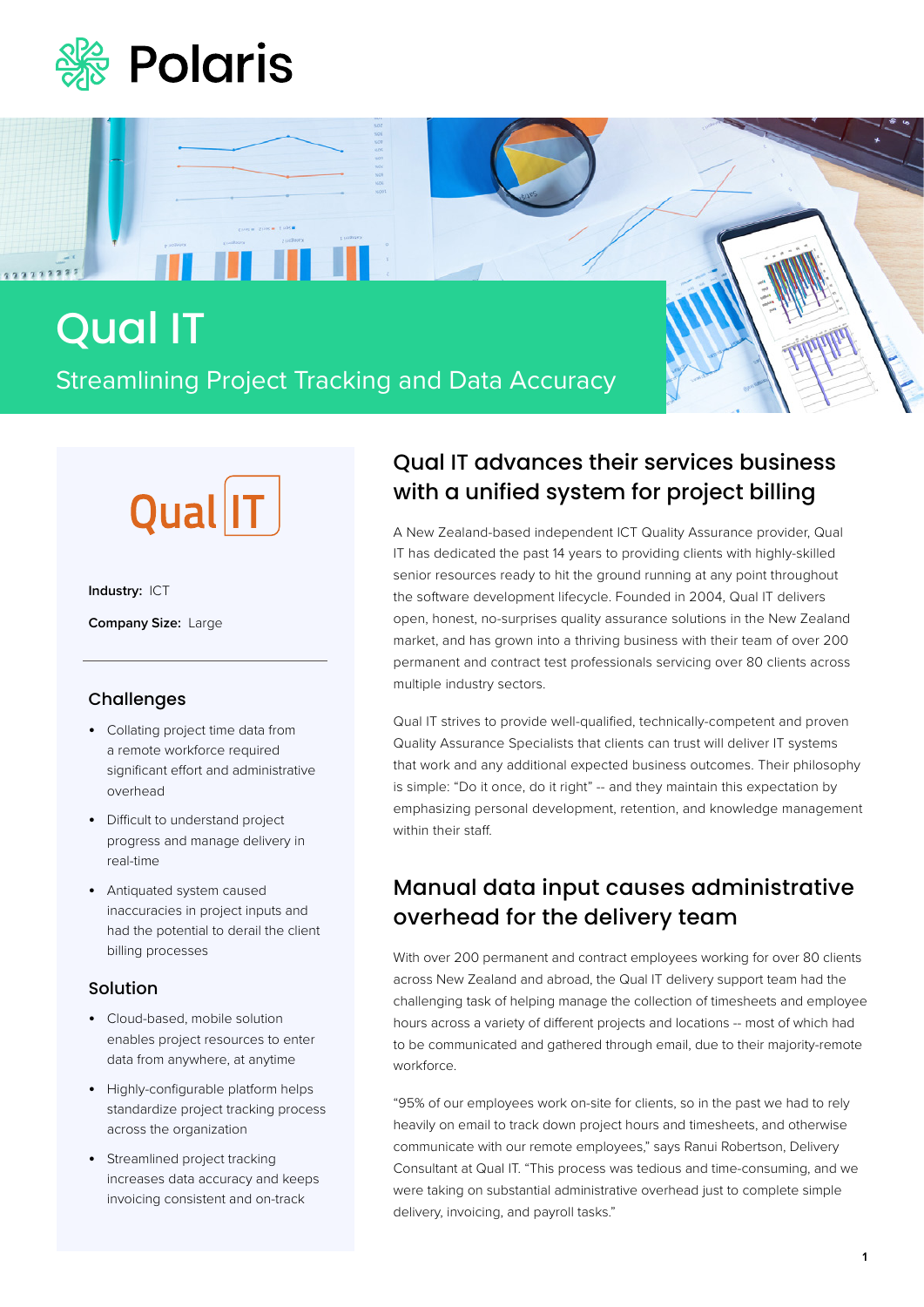Before implementing Polaris, Qual IT utilized what Robertson refers to as a "dinosaur" of a system -- one that didn't integrate well with their additional systems and required significant manual intervention to keep things running and the data accurate.

"Our old system just wasn't maintaining the standard of efficiency and data accuracy that we strive to uphold as an organization," says Robertson. "It was maintaining the standard of efficiency and data accuracy that we strive to uphold as an organization," says Robertson. "It was ultimately giving us a lot of dirty data that took time and effort to correct, and we knew we needed something more modern, streamlined, and automated that would allow our diverse resources to enter their project and time data in a uniform way."

## Polaris' mobile, cloud-based platform enhances project tracking and client billing processes with standardized processes

In their search for a new solution, Qual IT tried integrating with two other solutions before landing on Polaris. The first solution simply didn't integrate well with their existing systems and infrastructures, and the second solution -- a custom-built timesheet delivery and billing system -- experienced issues as well. Finally, they found Polaris -- a system that not only integrated easily with their existing structures, but also alleviated the vast majority of administrative overhead associated with the collation, management, and review of project hours and invoicing.

"One of our biggest issues was a lack of control over the way people would enter their project and time information, which would result in data that was difficult to consolidate and wasn't always accurate" says Robertson. "With Polaris, not only is it a clear-cut and easy-to-use system for the end-user, but on the administrative side we can ensure that employees can only enter hours against the projects they are actually working on, and not just enter hours randomly.

For Qual IT, this is one of the main benefits of Polaris -- enabling consistency across their widespread, remote workforce. Polaris allows for administrators to pre-set which projects are available to different employees, significantly limiting errors in data input. Additionally, its cloud and mobile capabilities ensure both that remote employees can enter data on-the-go, anytime and anywhere, and that this data is then automatically consolidated. This consistent, uniform data input has a direct effect on billing as well, as it ensures that invoicing of clients is both consistent and accurate the first time around. This helps Qual IT maintain their stellar, trust-based relationships with clients.

This control over data input not only works to streamline and unify Qual IT's project data across the enterprise, but also enables easy and accurate reporting with the data automatically collating within the Polaris system.



**46** As far as we're concerned,<br>Polaris is the single source *Polaris is the single source of truth for Qual IT data.* "